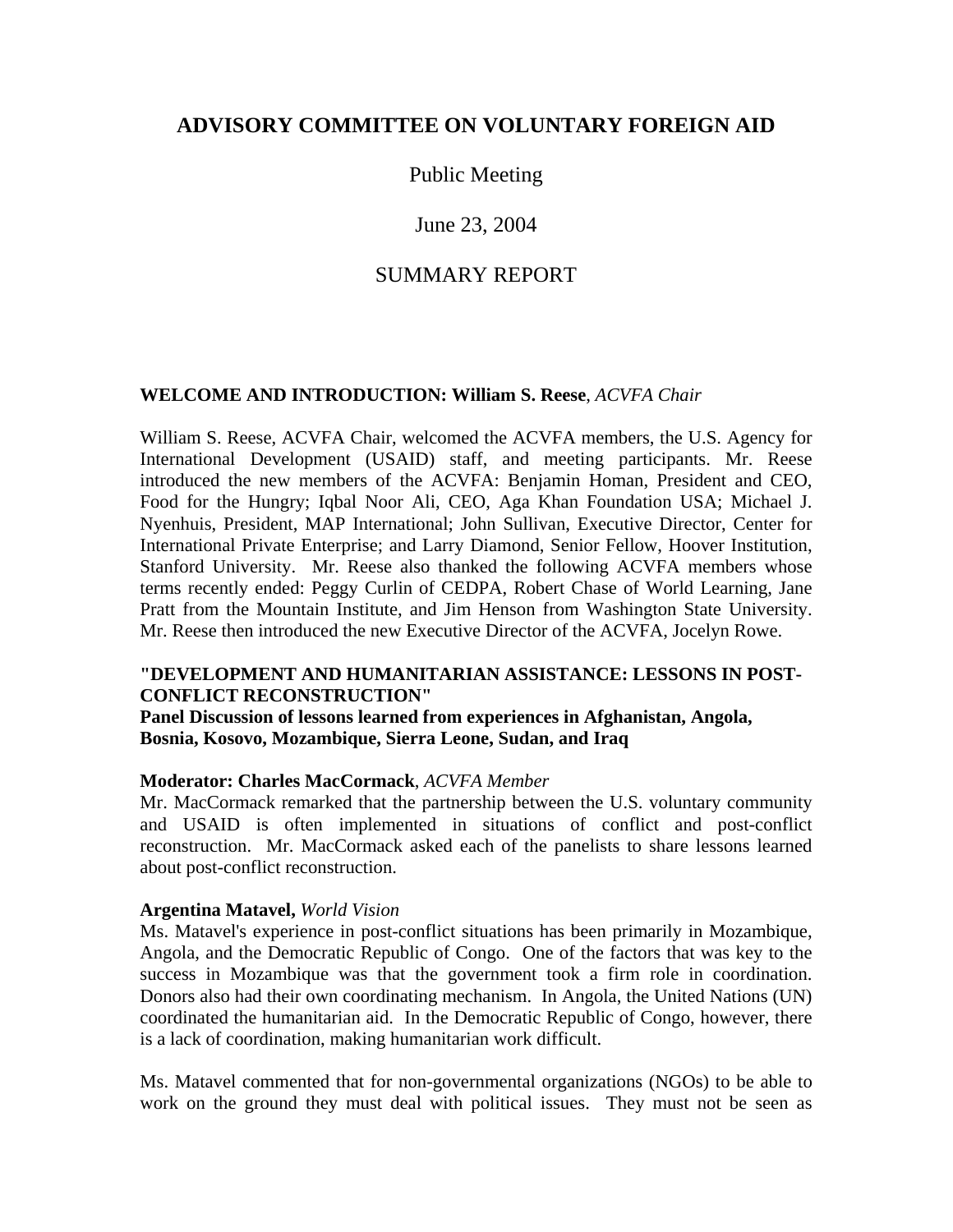.

serving one side or the other. A factor for success in Mozambique was complementary interventions. In addition to distributing food, World Vision also engaged in other interventions that helped people get back on their feet after the war.

### **Ken Isaacs,** *Samaritan's Purse*

Mr. Isaacs focused his remarks on Sudan where Samaritan's Purse has six active program sites. He said that determining who is in charge in post-conflict situations is often difficult. In his experience, those with guns are in charge, and it is good policy to have a positive relationship with them. In Sudan, USAID promises of support have acted as a great leverage in peace talks.

Mr. Isaacs stated that there are not really many post-conflict situations in the world - most of them are still in conflict. The basic paradigm of a working environment is changing radically. It is important in these changing environments to identify the players, their capacities, and their agendas. It is an ongoing challenge at the field level.

## **Frederick Barton,** *Center for Strategic and International Studies (CSIS)*

Mr. Barton co-directs the project on post-conflict reconstruction at CSIS. They produced a paper entitled "Wiser Peace" several months before the war in Iraq that suggested ten action steps to win the peace.

The Post-Conflict Reconstruction Commission developed a four-pillar approach, with which most people seem to agree. The pillars include security and public safety; governance and participation; justice and reconciliation; and economic and social well being. Mr. Barton outlined three factors that determine success in post-conflict reconstruction campaigns:

- 1. Determination of who is in charge
- 2. Availability of flexible funding
- 3. Provision of public safety

Mr. Barton commented that there is legislation pending in the Congress, but it underestimates the size and complexity of the task. He said that the Department of State is planning an office of coordination, but to date it has no money and no authority. It is critical to overcome this constant underestimation of the task.

## **Colonel Paul Hughes,** *National Defense University*

Colonel Hughes coordinated the first conference among the U.S. Government agencies in post-Saddam Hussein Iraq. Colonel Hughes looks at things through a paradigm of balancing ends, ways, and means. He said that creating peace is a more comprehensive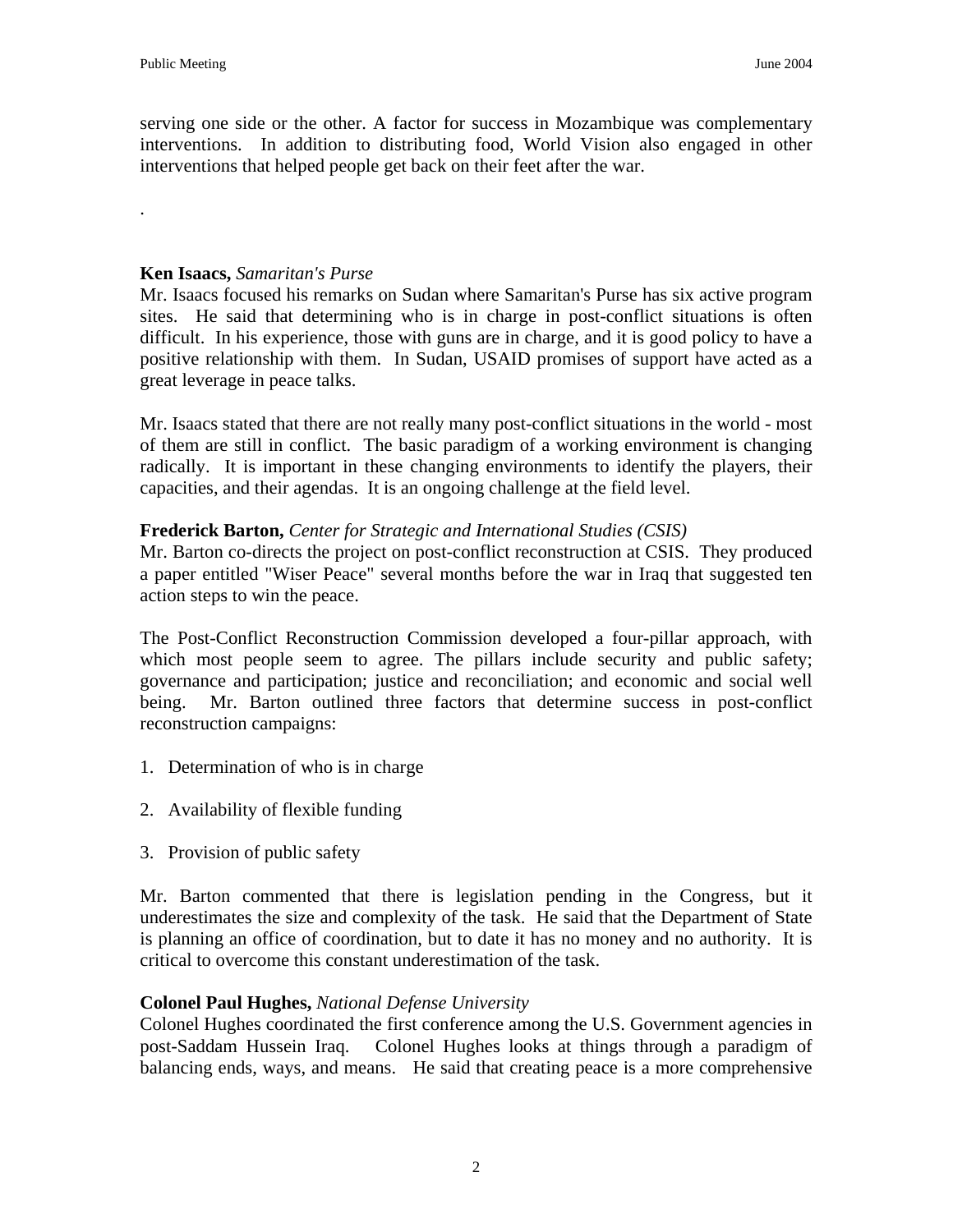and challenging task than defeating an army. One of the biggest factors in how the military gets involved in these operations is the legal basis under which they proceed.

Colonel Hughes emphasized the importance of developing a unity of effort among the various players on the ground. In the U.S. military there is a tenet that there must be unity of command. This works well in wartime, but it hasn't worked as well in peacetime. Translating the unity of command in wartime to a unity of effort in peacetime is a topic that needs further exploration and discussion. Colonel Hughes remarked that he sees NGOs as significant partners in this process.

## **Jim Kunder,** *United States Agency for International Development*

Mr. Kunder is Deputy Assistant Administrator for USAID's Asia/Near East Bureau, which has responsibility for managing USAID programs in Iraq and Afghanistan. Mr. Kunder remarked that Iraq and Afghanistan are not peacekeeping environments; they are ongoing wars. Mr. Kunder questioned whether consistent models can be applied across the board, or whether new models of cooperation are needed. The organizational structure for managing post-conflict situations is critical. There are many players in postconflict situations and it is necessary to have an organized structure in which to work out the issues.

## **Nancy Lindborg,** *Mercy Corps*

Ms. Lindborg focused her remarks on Bosnia, Kosovo, and Afghanistan. She said that it is difficult to draw lessons from such vastly different situations, but she proposed four themes for consideration.

- 1. Security is essential. There is a price to be paid when one attempts development in a security void.
- 2. There is a need for longer-term transitional funding to move more seamlessly from the early stages of an emergency to development.
- 3. USAID has often missed an opportunity to work with NGO partners into the development stage. Focusing completely on the macro reform misses the constituency building, networks, and community contacts that NGOs bring through their longer-term presence in the country.
- 4. The timing of elections is critical. In Bosnia an early rush to elections hardened and validated the power base of some of the most extreme actors. There are fears that the same might happen in Afghanistan.

**Mr. MacCormack** asked the panel members to comment on why there has not been more movement from lessons learned to public policy.

**Mr. Barton** responded that the tasks that are required for post-conflict reconstruction do not fit the preferred directions of most of the institutions involved. Institutional habits and practices keep organizations from doing what is necessary in post-conflict situations.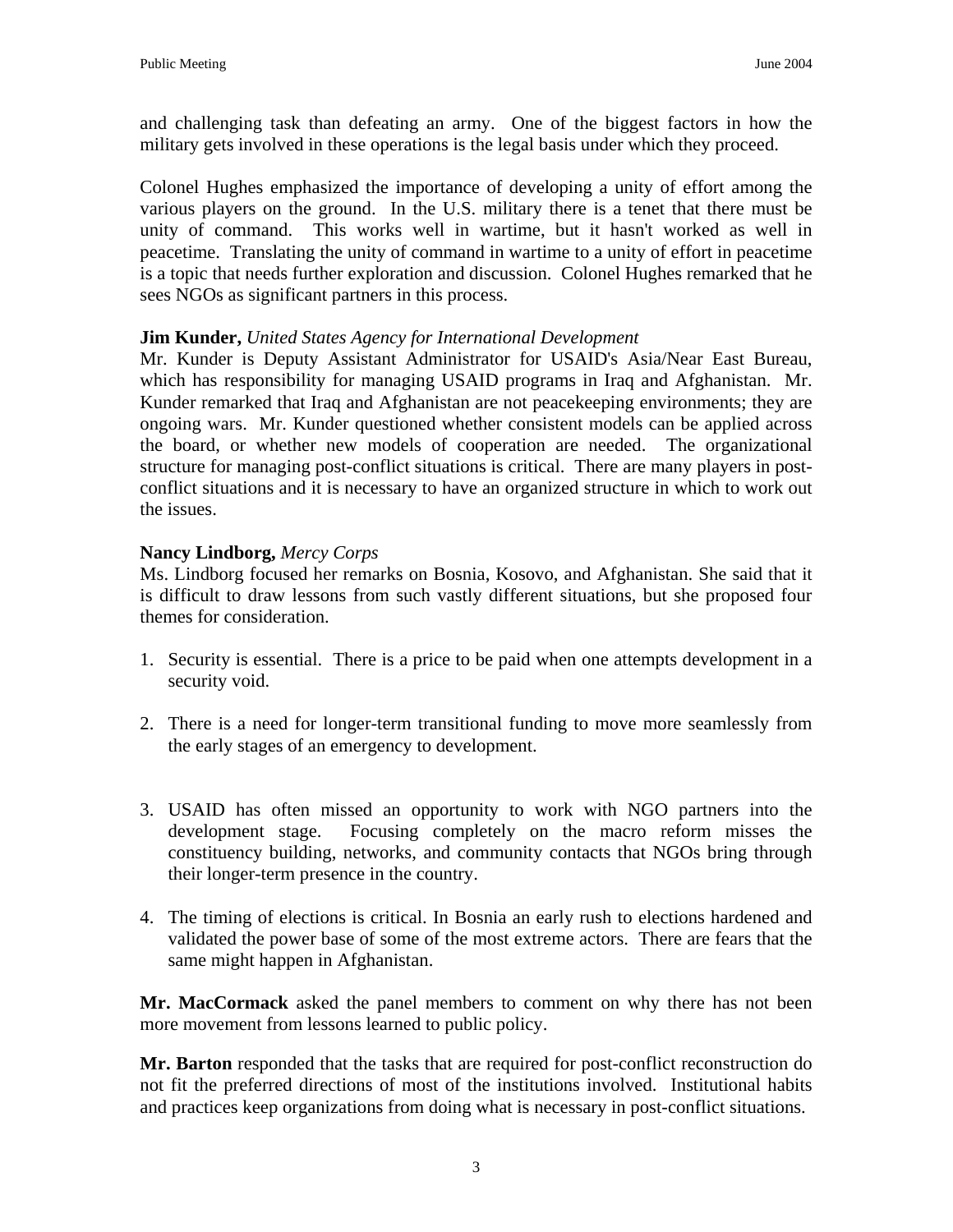Mr. Barton remarked that the experts have not done a great job of convincing the American public how central this issue is to the well being of the world. There is more awareness now because of Iraq and Afghanistan, but he worries that the message that Congress is getting from their constituents around the country is that these are impossible situations in which the U.S. should not get involved. Mr. Barton predicted that Congress will not pass legislation this year, and next year the popular opinion may be against engagement.

**Mr. Kunder** observed that there has been significant progress in the last year. There is a piece of legislation reported out of the Senate Foreign Relations Committee and there are a number of think tanks working on this issue. The National Security Council (NSC) is moving a plan through the system. There is a newly created structure at the Department of State. Mr. Kunder said that he sees the trend line moving in the right direction. He suggested that increased coordination within the U.S. government will lead to a better dialogue with the international community.

Mr. Kunder emphasized that if the civilians do not get better organized soon, the U.S. military will take over the management of post-conflict reconstruction. He said there are plans at the National Defense University to create two new post-conflict divisions in the U.S. Army. The Joint Forces Command is developing concepts that include the deployment of Joint Task Force Commanders with representatives of the Department of State, USAID, and the Department of Justice embedded in their units.

Mr. Kunder appealed to the ACVFA to give the U.S. government some good ideas for better organization on the ground, ideas that respect the role of the NGO community.

**Ms. Lindborg** underscored the point that there has been a disparity of funding between military and civilian capacities, particularly over the past decade. She said that it is important to put the issue of funding in front of the legislators.

Ms. Lindborg remarked that in Bosnia and Kosovo the civilian administration structures were staffed by military in the early months because there were no trained, capable civilian actors to take those positions. The pending legislation will increase the civilian capacity for post-conflict reconstruction.

Ms. Lindborg remarked that the NGOs have actually lost ground on the issue of how they fit in and contribute to the effort. She said that there is a drive towards joint effort that has sometimes been perceived as a movement towards control, rather than as working together towards common goals. Ms. Lindborg suggested that there is strategic value to having some independent actors who are "outside the wire" and can make the necessary community connections.

There is a lot of local and regional NGO coordination in Afghanistan even though it may look more chaotic from the national perspective. However, communication needs to be improved, particularly between civilian and military actors.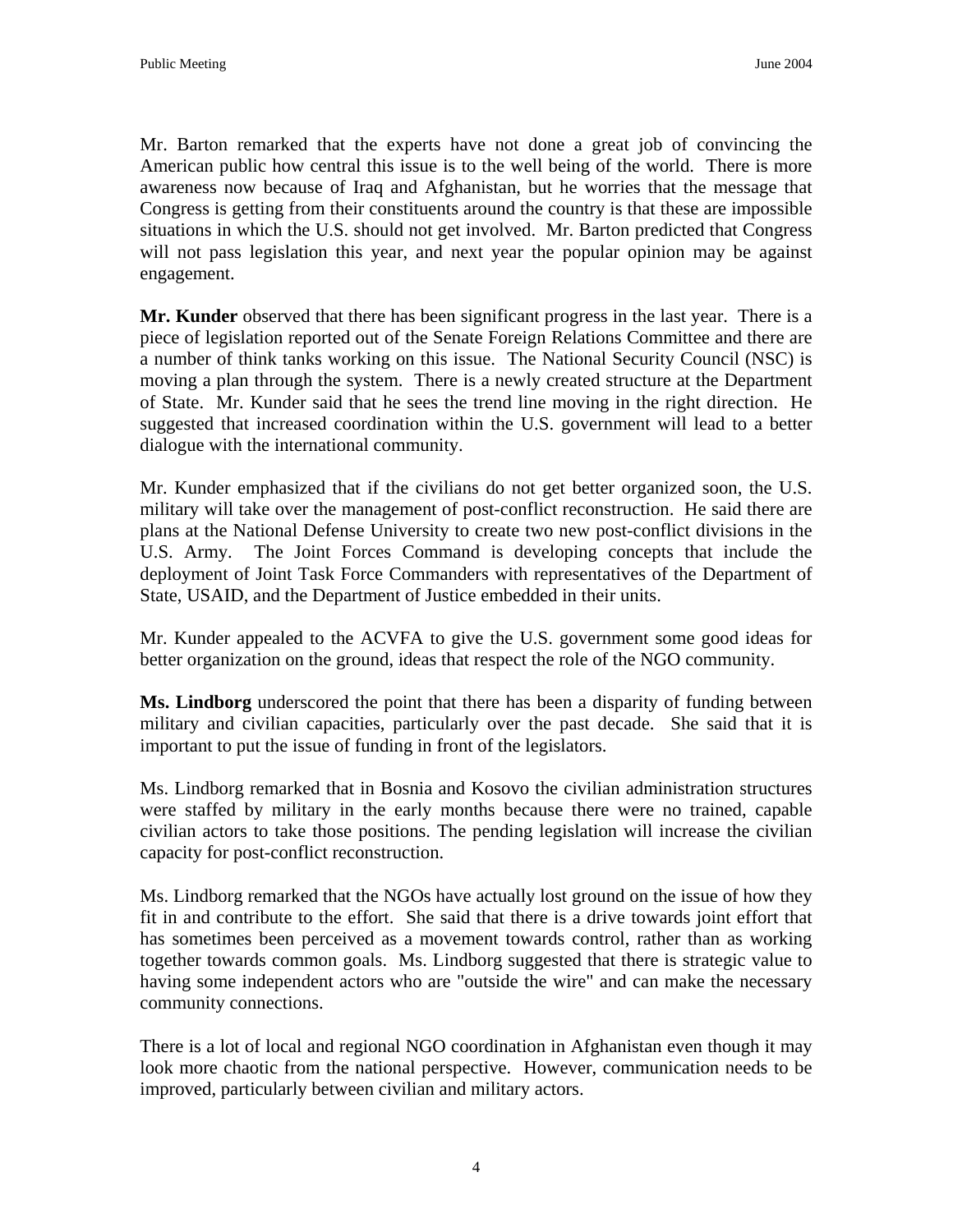Ms. Lindborg urged the NGO community to get more organized about proposing mechanisms that would enable large funding to go forward in a coordinated way. She said that NGOs need to be able to articulate the value that they bring. They need indicators that measure the longer-term change processes that are so important to the creation of stability.

**Colonel Hughes** remarked that a soldier's challenge is to establish control over a chaotic situation. He said that is why the military enters a conflict zone demanding to be placed in charge. Whether or not they are acknowledged as being in charge is almost irrelevant because they bring so much with them - logistics, communications, and security.

Colonel Hughes suggested that if Congress is not behind a war, supported by the American people, the unity that is needed to bring together the necessary resources and support from the government and the NGO community will be lacking. He said there are not enough coalition troops in Iraq to establish a secure environment.

Colonel Hughes said that there is a recognized need for change in the Army. He commented on the proposed post-conflict reconstruction divisions. The proposal includes two new headquarters for post-conflict reconstruction coordination using troops that already exist in the force structure. Colonel Hughes pointed out that the existing force structure will not support it. He concluded that the proposal is not a winner.

Colonel Hughes remarked that the Joint Interagency Coordination Groups (JIACG) include various members of U.S. government agencies stationed with each commander to deal with a variety of issues. The commanders will focus their JIACGs on issues germane to U.S. national interests including drugs, transnational crime, and terrorism. It is an attempt by the military to establish control over chaotic regions.

Colonel Hughes said he is not sure how to solve the clash of cultures within the U.S. government, or between the NGO community and the U.S. government and military. Everyone needs to learn to work together in these situations. He remarked that progress had been made in the 1990s. That was articulated in Presidential Decision Directive 56, which was one of the first documents to be cancelled by the current administration. He doesn't think that Congress will make the necessary changes, unless the American people demand it. The people will only demand change if their value system is being attacked and they are sensitized to the need for that change.

**Mr. Barton** said that change starts with a recognition and acceptance of shortcomings. A creative tension between legislators and the administration could bring the needed change. He also stated his belief that there has to be someone in the White House who has the President's ear on these issues.

Mr. Barton remarked that one very basic decision is to determine when places are postconflict and when intervention makes sense. If there are still bullets flying it is extraordinarily difficult to ask civilians to make a significant contribution.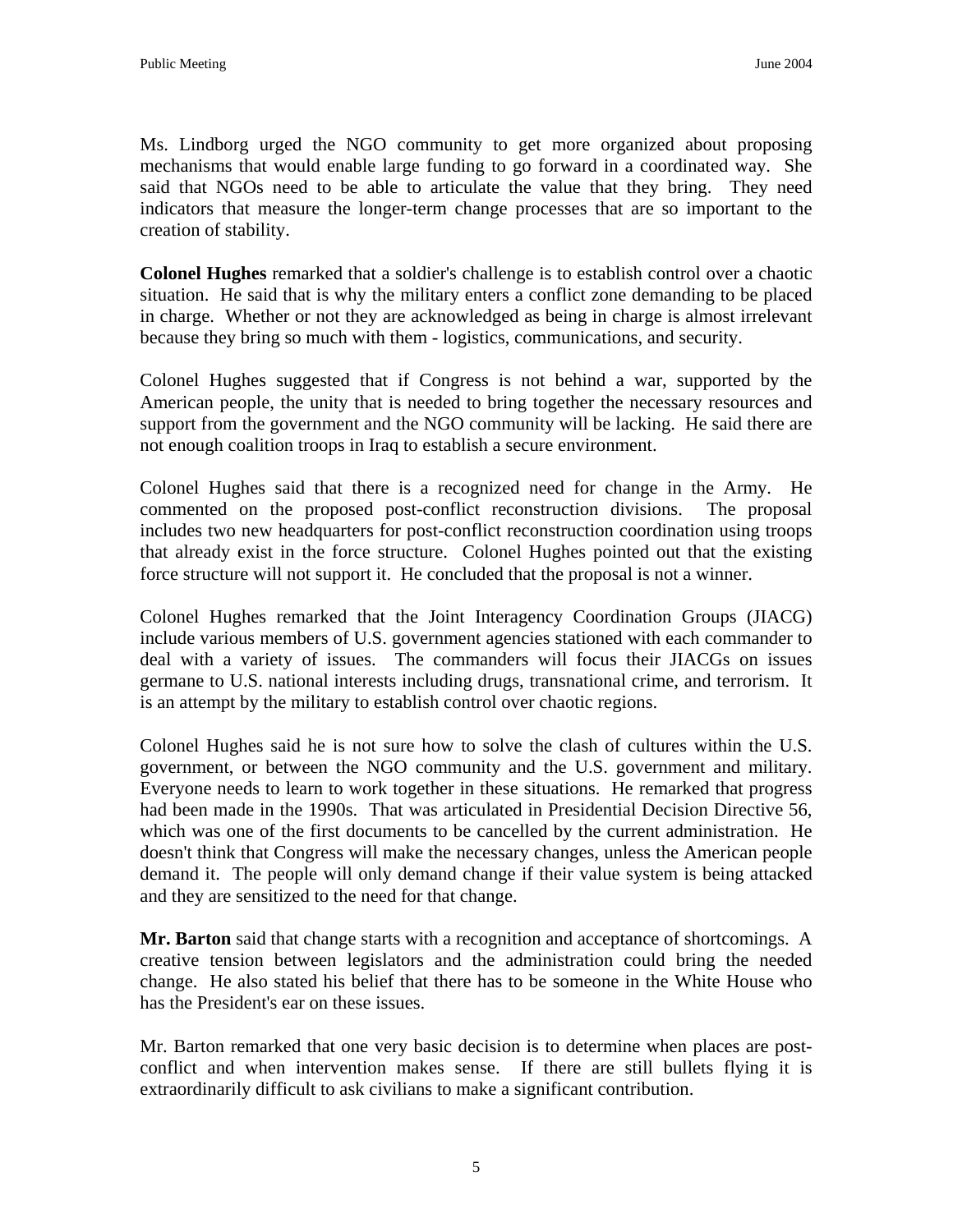**Mr. Kunder** recommended that the meeting participants read the proposal by Senators Lugar and Biden. It envisions a new structure at the Department of State staffed with experts in post-conflict reconstruction. These people would plan in advance of conflict situations, coordinating with U.S. government, military, and the NGO community.

**Ms Lindborg** stated that in Afghanistan and Iraq there was a rush to declare peace that further complicated the situation. There was a lack of transparency about what was really going on, both in terms of security and resources. Ms. Lindborg reminded the NGO community that it has a responsibility to mobilize public opinion on these issues. She urged the NGO community to take seriously its role in catalyzing the U.S. public.

**Ms. Matavel** remarked that it is important to examine how the country itself and the international community view the U.S. military. Whether they are viewed as part of the problem or part of the solution determines the ability of NGOs on the ground to coordinate with the military.

**Mr. MacCormack** asked the panelists to comment on multilateral communication and division of labor.

**Mr. Kunder** responded that it is to the advantage of the U.S. to create a structure for post-conflict reconstruction within the U.S. government. Creating structure in the U.S. government does not diminish the role of international organizations.

**Mr. MacCormack** remarked that there is a need to better orchestrate the capacities of different states and societies in the world system.

**Colonel Hughes** said that in post-conflict reconstruction scenarios it is not the intervening force that is going to successfully establish a sense of security. Security begins in the minds of the citizens of the affected country. The instruments that will assure the people that security and stability are on the way will be their police, their courts, and their prison systems.

**Mr. Barton** remarked that it comes back to the enormity of the task. With a task this large one must expand the market and find more qualified players. He said that there are advantages to burden sharing.

# **DISCUSSION**

An ACVFA member asked for advice about how the NGO community can coordinate with the military in post-conflict situations. Colonel Hughes responded that in order for the military to get involved in cooperative activities, a policy directive from the civilian leadership of the military is required. He recommended the JIACGs as a place to begin. Mr. Kunder said that NGOs think about coordination in a regional sense, while the military thinks of coordination on a broader scale. He challenged the NGO community to develop a plan for broader, more inclusive coordination.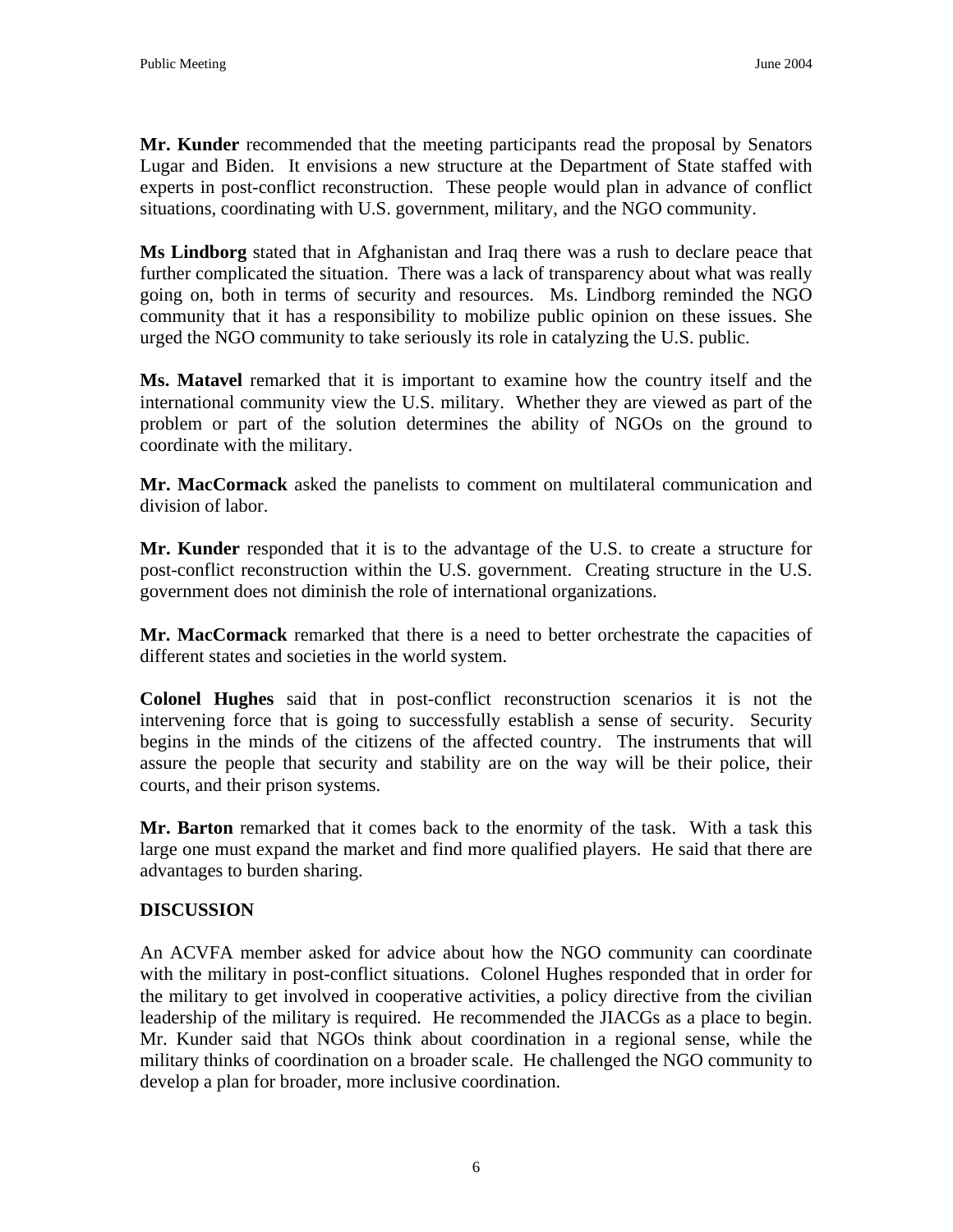An ACVFA member said that the common dilemma from all of these efforts is the dramatic failure to engage with the local business community and civil society until very late in the game. Ms. Lindborg pointed out that a critical contribution of the NGO community is to be on the ground helping to build local capacity. One commonality of USAID's response in many situations is that they have not invested in community building. They have gone to a top down, macro institution reform set of investments to the exclusion of engaging local actors and civil society. She said that there is a need for a balance between macro approaches and local engagement.

A participant asked the panel to address absorptive capacity of development aid. Ms. Matavel replied that most NGOs want to have longer-term funding, but are constrained by funding requirements. Mr. Barton remarked that he has yet to be in a situation where the absorptive capacity of the local people has been exceeded.

A participant asked what lessons have been learned regarding economic reconstruction. Mr. Kunder responded that issues relating to financial markets, currency investment climates, and engaging the private sector are now considered intrinsic to early postconflict reconstruction.

In conclusion, Mr. MacCormack made two general observations:

- 1. The broad recommendations about post-conflict reconstruction are consistent: security, long-term strategic planning, sustained funding, better dialogue and communication, and clearer accountability for delivery.
- 2. Nothing will happen without greater citizen engagement on these issues. The NGO community must communicate more forcefully with their constituents across the country.

# **"MILLENNIUM CHALLENGE CORPORATION"**

**Frederick Schieck,** *Deputy Administrator, United States Agency for International Development* 

Mr. Schieck introduced Paul Applegarth, the new Chief Executive Officer of the Millennium Challenge Corporation (MCC). The Millennium Challenge Account (MCA) will provide assistance to countries with the best records in ruling justly, strengthening economic freedoms, and investing in people. Programs will emphasize country ownership, inclusiveness, accountability, and results.

USAID is working closely with the MCC to assist the "threshold" countries, those that did not qualify for funding in the first round. USAID is committed to doing everything in its power to help the MCC achieve the visionary goals that the President and the U.S. Congress have set for it.

## **Paul Applegarth,** *CEO, Millennium Challenge Corporation*

Mr. Applegarth thanked the NGO community and USAID for their support in helping to get the MCC started. Mr. Applegarth remarked on the superb working relationship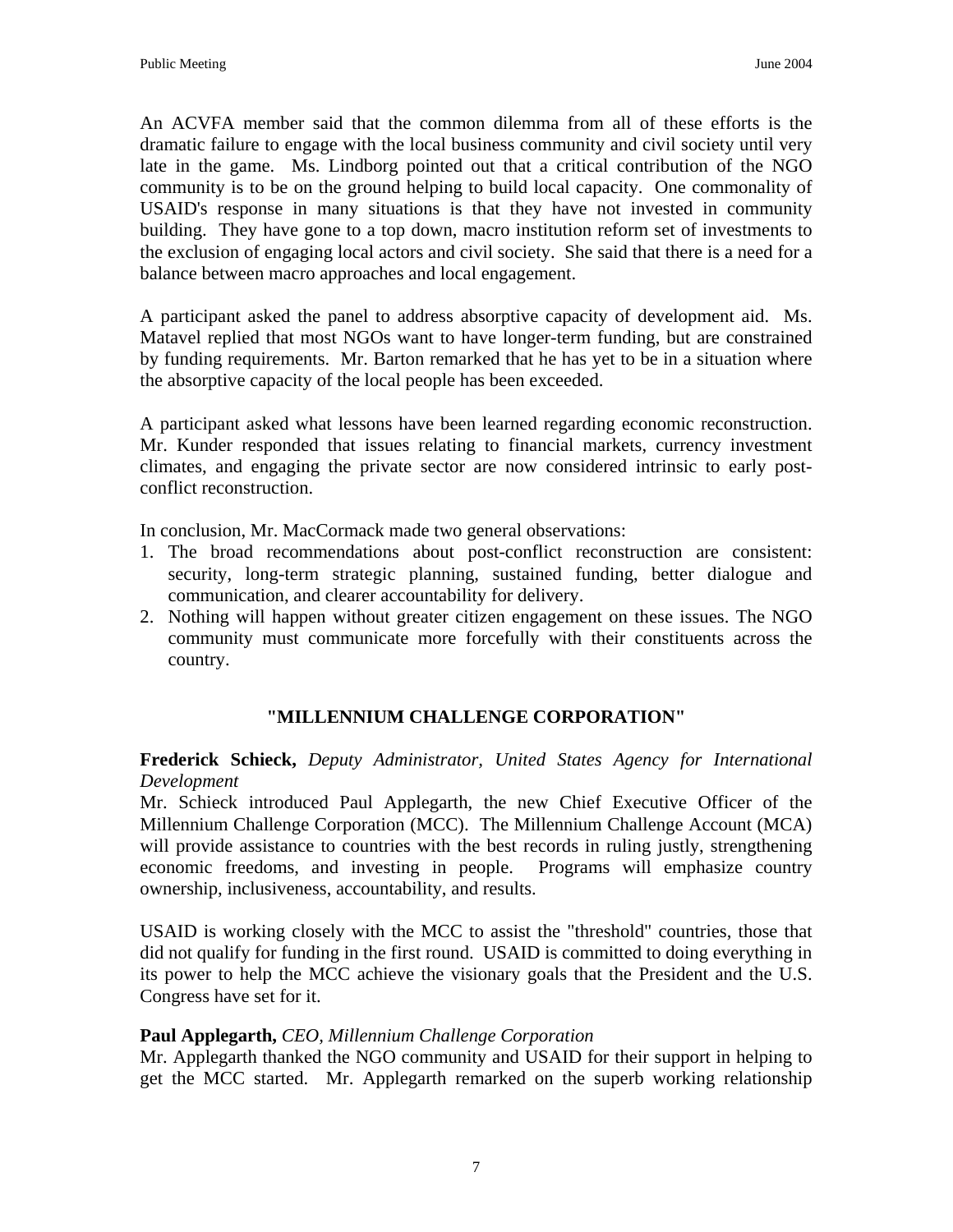between the MCC and USAID and emphasized that the efforts of the MCC will complement efforts by USAID and other development organizations.

Mr. Applegarth reminded the audience that the MCC grew out of a promise made by developed countries at the Monterrey Conference two years ago - a promise of assistance based on the adoption of good policies. The MCC promotes country ownership of programs as crucial to building responsibility and accountability.

Mr. Applegarth described the incentive approach used by the MCC. Sixteen countries were selected during the competition in May. Already some countries have made policy changes in response to the competition. The MCC uses an objective, transparent set of criteria so that countries can see what they need to do to qualify.

MCC teams recently visited all sixteen participating countries. Mr. Applegarth said that initial feedback has been superb. The teams had tremendous access in each country, visiting with heads of states, media, NGOs, and the business sector.

The MCC is designed to strengthen the hands of the reformers and help ease the political pains that are associated with making tough political decisions. Changes are also being seen in countries that were not selected, as they seek to meet the requirements. Mr. Applegarth encouraged meeting participants to visit the MCC website ([http://www.mca.gov/\)](http://www.mca.gov/) for updates, program guidance, and country ranking on each of the indicators.

Mr. Applegarth stated that the MCC is as much about message and policy development as it is about money. If the policies are right, then the amount of money that the MCC provides will be pale in comparison to the amount of money that comes through other donors, the private sector, and domestic resources.

The MCC agreement with the selected countries is called a "compact." Selected countries are now developing their proposals. Proposals will be evaluated on three factors:

- 1. Does it lead to sustainable economic growth and poverty reduction? The MCC is will work with countries to define their plans. There will be an emphasis on monitoring and evaluation.
- 2. How were the priorities determined? MCC is encouraging broad participation and civic involvement in developing the proposals.
- 3. What more will be done on the policy side? Every selected country still has red sections (areas in which they did not meet the threshold requirements). They need to have a plan for making improvements in those policy areas, as well as continuing to make progress in the green sections.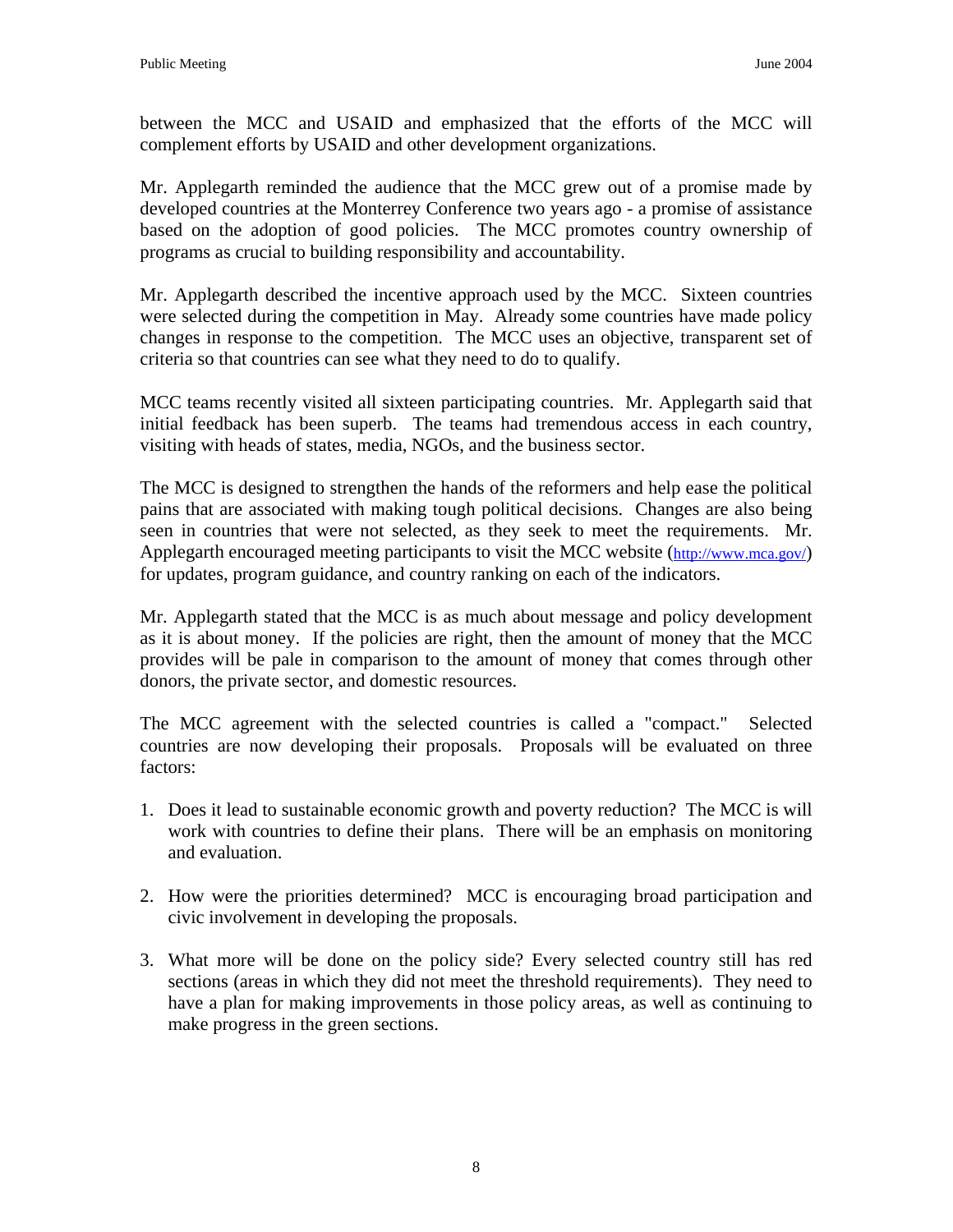## **DISCUSSION**

An ACVFA member asked whether or not infrastructure might be a major component in the MCC programs. He also asked how the MCC will make allocation decisions and whether or not there is a role for U.S. NGOs. Mr. Applegarth responded that since the countries themselves determine the priorities, it is not yet clear how much infrastructure development will be in the compacts. Allocations will be driven by the quality of the proposals, the total amount of funds available, per capita equity, complementarity with other programs, and macroeconomic effects. He said that NGOs could encourage their local affiliates to get involved in the priority setting process. It is also likely that there will be opportunities for NGO involvement in implementation, monitoring, and evaluation.

An ACVFA member asked Mr. Applegarth to discuss poverty reduction and how the MCC will systematically engage civil society in the process. Mr. Applegarth said that the MCC is about sustainable growth leading to broad-based poverty reduction. Civil society groups are encouraged to participate in proposal development.

An ACVFA member inquired about the process of developing and updating indicators. Mr. Applegarth replied that the indicators build on factors that lead to sustainable growth and political freedom. The indicators will be continually upgraded and improved.

An ACVFA member asked how the MCC ensures the participation of women. Mr. Applegarth responded that the MCC has hired a lot of very talented women. The MCC is trying to make sure that all groups, including women's groups, have someone that they can talk with about the issues.

A participant inquired about the qualifying criteria for threshold countries. Mr. Applegarth replied that Congress authorized up to \$100 million of the first year's appropriation to go to threshold countries. The Board of Directors set aside \$40 million for the threshold countries. USAID will take a leadership role in this program.

A participant asked about the relationship between the MCC and USAID at the country level. Mr. Applegarth replied that the MCC and USAID are working together at various levels. MCC assistance will be in addition to that provided by other donors. Mr. Schieck added that USAID and MCC will determine how the programs complement one another in each country.

Mr. Reese, ACVFA Chair, reminded the audience that the ACVFA was created as the War Relief Agency during World War II to help the U.S. government leverage resources to assist poor people in wartime. He thanked Mr. Applegarth for discussing these very timely issues with the NGO community.